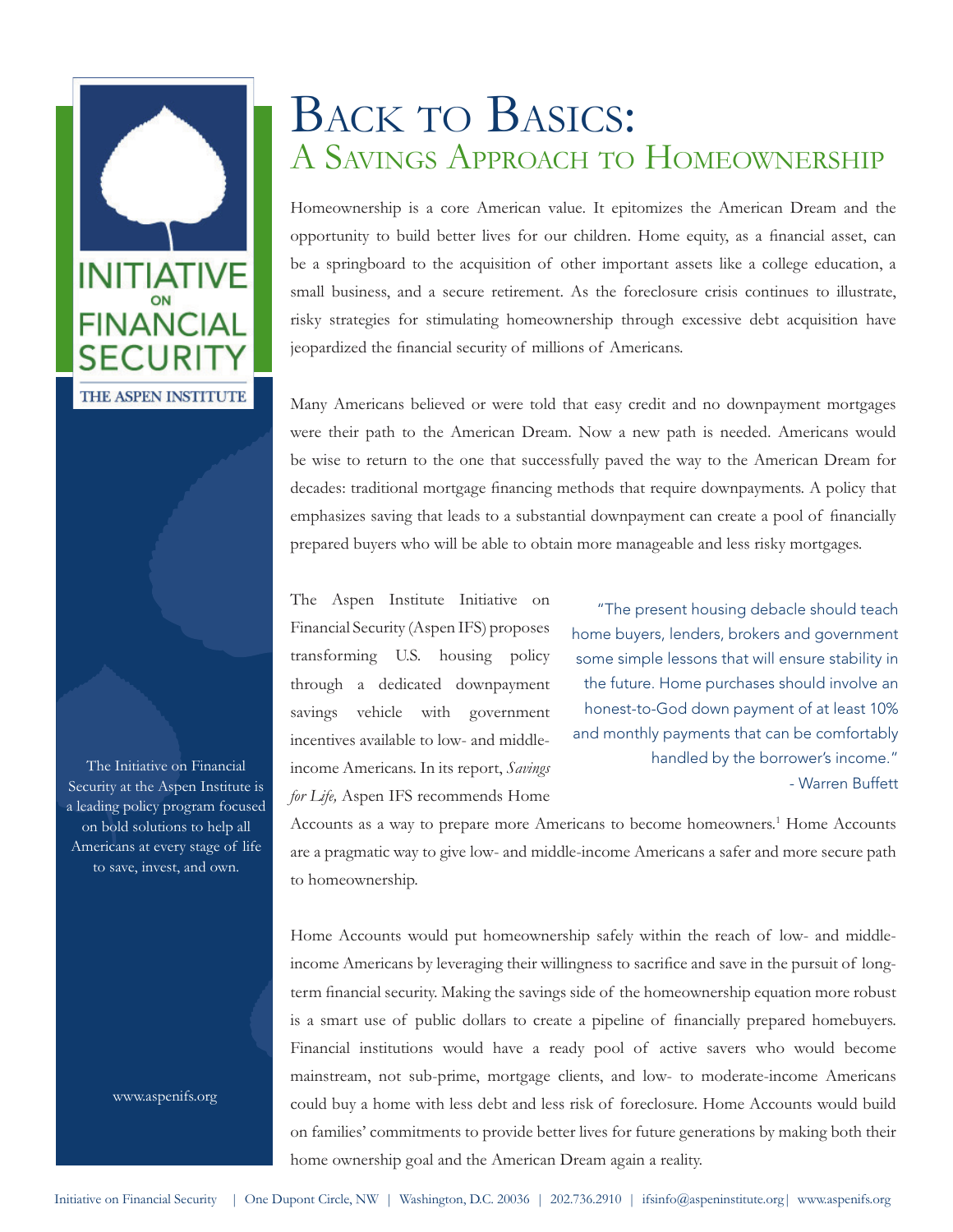## THE SAVINGS SIDE OF THE LEDGER

A housing policy linked to downpayments is based on the positive results of experiments with Individual Development Accounts (IDAs). IDAs are subsidized savings accounts targeted to the poor, with matching contributions rather than tax breaks as the incentive to save. The American Dream Demonstration was the first systematic experiment of IDAs. This demonstration project found that low-income families do save at a higher rate when offered matching contributions. Overall, among program participants who had an average household income of under \$18,000, the homeownership rate increased by 14 percent compared to nonparticipants of the same income range. <sup>2</sup> Both the matched contribution and the ease of contributing acted as strong incentives to save.

The American Dream Demonstration provides support for an incentive savings approach to homeownership for low- and middle-income Americans. A 2005 study by H&R Block confirms the value of savings incentives for these income groups. In an experiment with 15,000 low- and middle-income customers, customers were randomly offered a 20% match, a 50% match, or no match at all on deposits into an IRA account. The study found that individuals were over five times more likely to contribute to an account when a 50% match was offered than when there was no match.<sup>3</sup> Home Accounts take the successful IDA experiments one significant step forward by delivering matching contributions directly into a savings account.

### HOME ACCOUNTS: THE BETTER WAY FORWARD

Aspen IFS Home Accounts are innovative savings accounts designed to help more Americans save for a downpayment. By offering a modest government matching incentive of \$5,000, Home Accounts would encourage millions of low- and middle income Americans to accumulate assets for a downpayment on a first home. Home Accounts would also have a simplified structure that keeps ease of participation in mind.

Home Accounts would have these features:

- Savers with incomes under \$50,000 (\$100,000 for a married couple) would get a 50 percent federal match on their contributions, up to a lifetime cumulative cap of \$5,000.
- The matching contributions would be delivered through the tax system and directly deposited into accounts.
- M) Account assets could only be withdrawn for downpayment and closing costs when buying a home. Penalties would apply for withdrawals used for any other purposes.
- Home Accounts could be converted into retirement accounts without penalty.
- Home Accounts would be FDIC-insured and the interest rate paid on the accounts would vary by the participating bank or other financial institution.

As part of its original research and analysis, Aspen IFS built a financial model projecting savings and home purchases of prospective homebuyers, as well as the market size and government costs for an entire market of downpayment savers. Based on conservative assumptions regarding the number of people who would participate as well as the accumulated savings by prospective homebuyers, the model shows that Home Accounts would create at least four million new homeowners over ten years. These modest savings accounts would leverage \$64 billion in mortgages after five years and \$457 billion after ten years at a cumulative government cost of \$28 billion over a ten-year period.4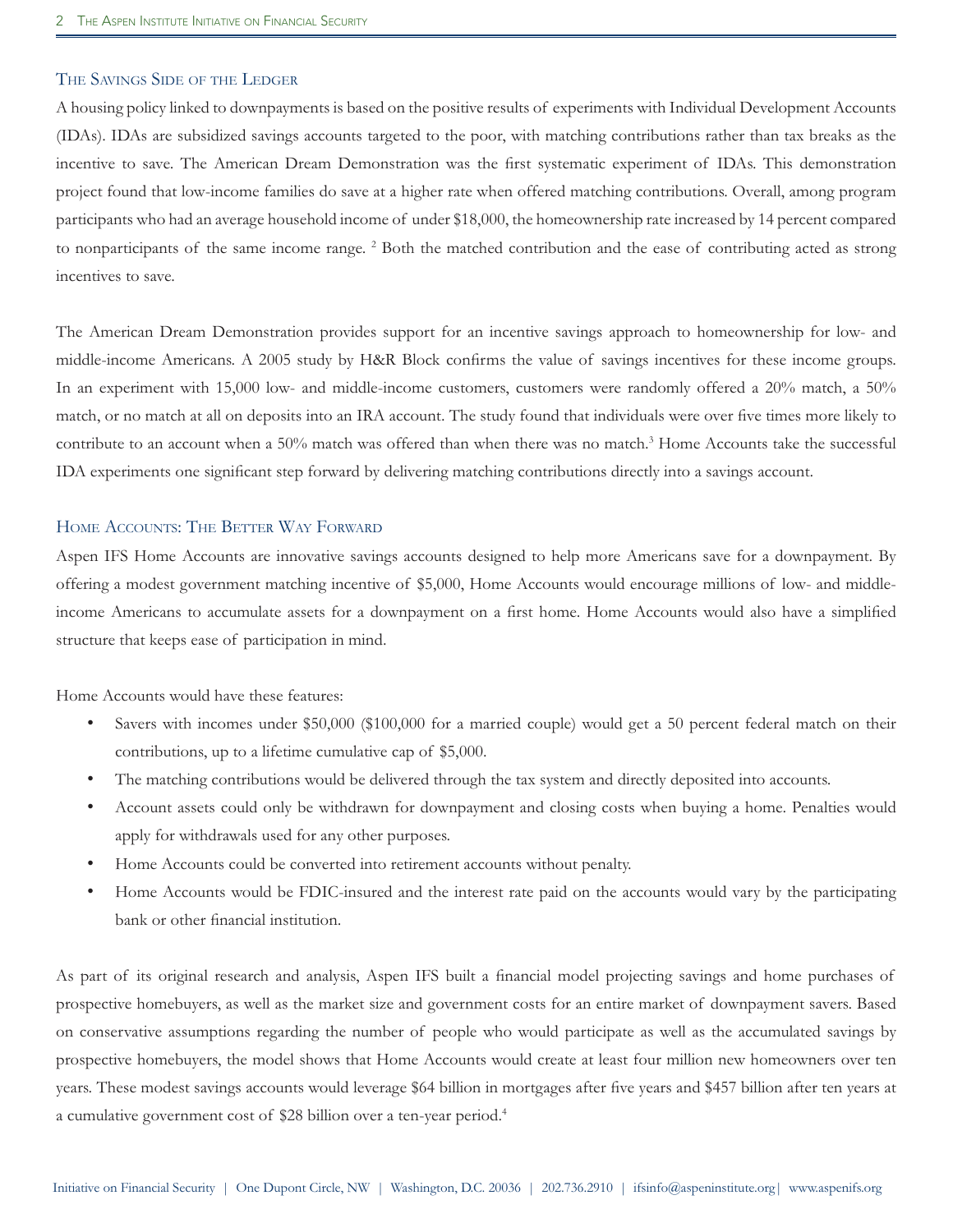

#### HOME ACCOUNTS: BENEFITS AND COSTS

While Home Accounts may be modest in size (\$15,000 with the full match), they could provide significant assistance toward homeownership. Take, for instance, a newly-married couple who planned to buy a house. If each opens up a Home Account and each qualifies for the full match, together they would have \$20,000 of their own savings, \$10,000 from matching contributions, plus interest. With a total of over \$30,000, the couple would be able to make a 20% or more downpayment on a house in a market like that of St. Louis, Pittsburgh, San Antonio, Atlanta, or Phoenix, where the median price of a single-family home is currently less than \$150,000.<sup>5</sup>

The Aspen IFS model projects that in the first five years of the program, 4.5 million Home Accounts would be created and those accounts are conservatively projected to create a market of \$35 billion in assets and leverage over \$60 billion in new mortgages during that time. The annual costs to the federal government for Home Accounts are expected to range between \$2 billion and \$4 billion, with an expected five-year cost of \$10 billion. While these are not trivial numbers, they are relatively small compared to the cost of the federal government's current housing policies. For example, in 2010, the Joint Committee on Taxation estimated that housing tax benefits for individuals would cost the federal government over \$850 billion in the five years from 2009 to 2013.<sup>6</sup> The majority of these special tax benefits represent homeownership subsidies for middle- and upper-income Americans.

#### HOME ACCOUNTS IN ACTION

For a better understanding of how Home Accounts could facilitate savings for a down payment and result in home ownership, it is useful to consider an individual case:

#### HOME ACCOUNTS IN THE REAL WORLD

Mary is single, 29-years old, and lives in Jackson, Iowa. She earns about \$28,000 a year (in today's dollars) as a receptionist at a doctor's office, and would like to buy her own home. She opens up a Home Account and contributes \$2,000 each year for five years and earns a \$1,000 match from the federal government each year, too. After five years, Mary has over \$16,000 in her account – the result of her savings, her interest, and \$5,000 of government matching money, which she tapped each year at tax time. She uses her entire account to make a down payment and pay closing costs on a house costing \$110,000. Mary gets a 30-year fixed-rate mortgage of 4.8 percent, which gives her monthly mortgage payments of \$504 – even lower than what she had been paying in rent. She now has home equity valued at \$14,000 in her home.<sup>7</sup>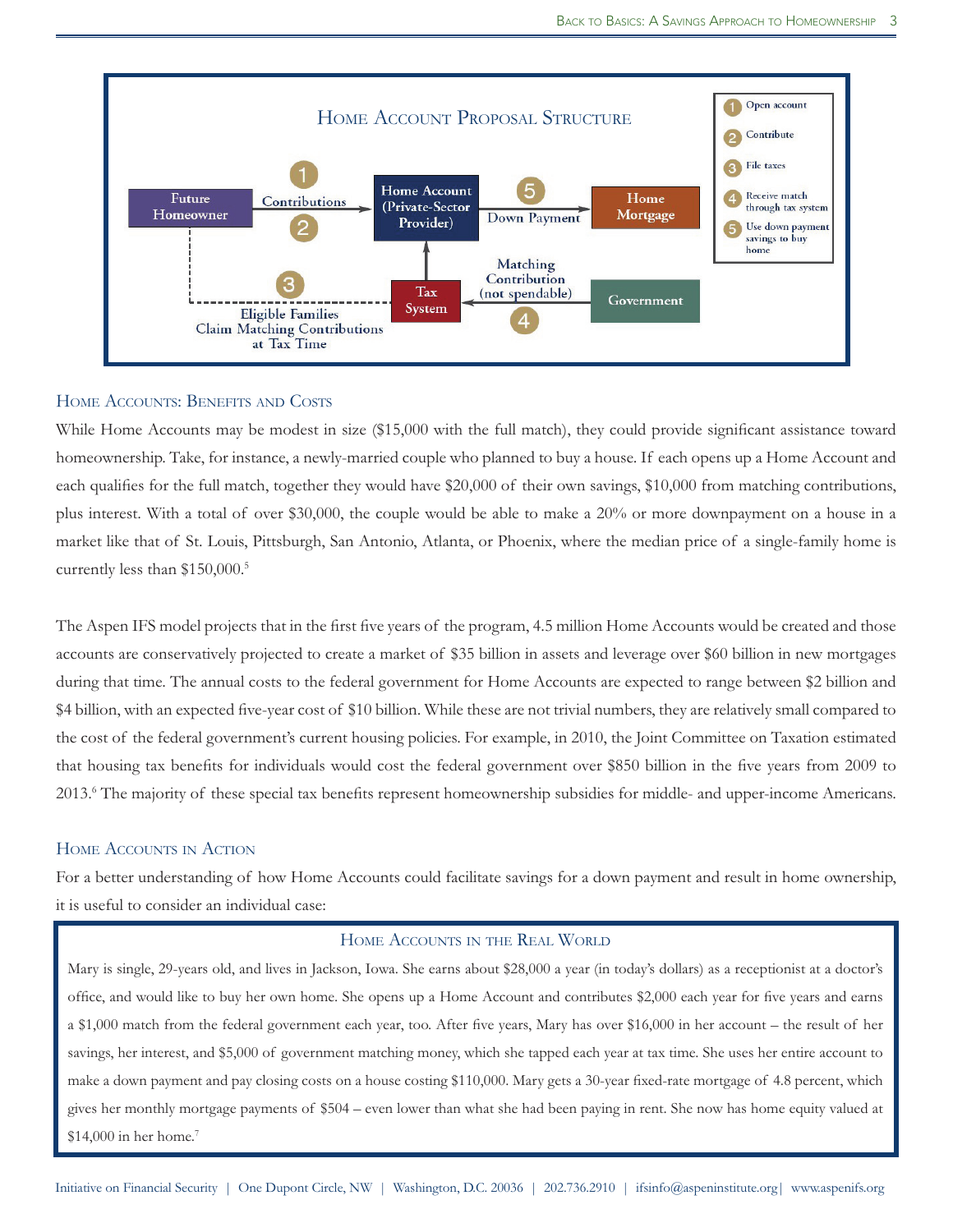This example illustrates the potential impact of Home Accounts at the individual level. For lower-income, working Americans, these matched savings accounts could make a significant difference in their ability to achieve their home ownership goals with just modest savings over time. And bringing more to the table in the form of a downpayment will protect consumers from risky loans and potential default.

#### PUTTING HOMEOWNERSHIP BACK WITHIN REACH

Home Accounts could put homeownership within reach of millions of Americans. Creating a large, future pool of financially prepared homebuyers would be a good investment of federal resources both for families and the housing industry. Home Accounts encourage smart savings behavior. By placing the focus on the downpayment of a home, and by rewarding the savings aspect of homeownership rather than solely the spending aspect, Home Accounts promote consumer-friendly, sustainable mortgages and long-term financial security.

Home Accounts are not a fix for the current crisis. They do, however, point to a way forward—a path to a more cautious and sensible approach to increase homeownership among low- and middle-income Americans. Bolstering the savings side of the home financing equation is critical, but low- and middle-income households will need help to build downpayments. That help should be provided through direct government investment in saving for homeownership, rather than just more tax breaks. Through a dedicated savings vehicle with federal matching contributions like Home Accounts, the positive benefits of homeownership can become and remain a reality for millions of low- and middle-income Americans.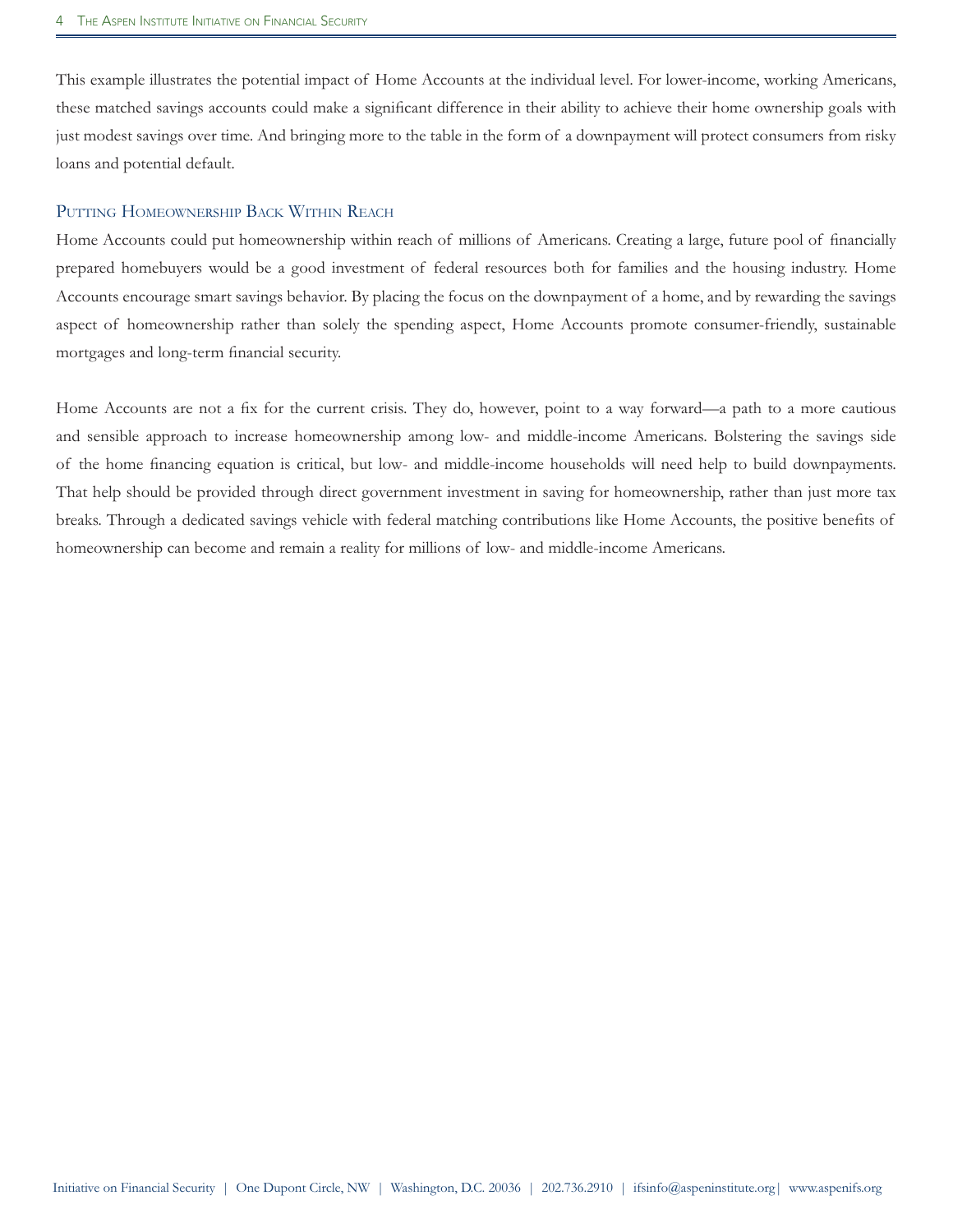#### **ENDNOTES**

1 The Initiative on Financial Security, The Aspen Institute. (2007). Savings for life: A pathway to financial security for all Americans. Washington, DC. Available at http://www.aspeninstitute.org/sites/default/files/content/docs/initiative%20on%20financial%20security/Savings\_for\_Life.pdf

2 Schreiner, M., Clancy, M., & Sherraden, M. (2002). Saving performance in the American Dream Demonstration: A national demonstration of individual development accounts. St. Louis: Washington University. Retrieved from http://gwbweb.wustl.edu/csd/Publications/2002/ADDreport2002.pdf.

3 Duflo, E., Gale, W., Liebman, J., Orszag, P., & Saez, E. (2005) Savings incentives for low- and middle-income families: Evidence from a field experiment with H&R Block. The Retirement Security Project Policy Brief, 5. Retrieved from http://www.rand.org/labor/aging/rsi/rsi\_papers/2006\_gale2.pdf.

4 Home Account model simulations assumed a nominal return of 5% on all account deposits, with an assumed 2% inflation rate. The Initiative on Financial Security, The Aspen Institute. (2007). Savings for life: A pathway to financial security for all Americans. Washington, DC. Available at http://www.aspeninstitute.org/ sites/default/files/content/docs/initiative%20on%20financial%20security/Savings\_for\_Life.pdf

5 National Association of Realtors. (2010, May). May Metro Area Existing Single-Family Home Sales and Prices. Retrieved July 8, 2010, from http://www. realtor.org/wps/wcm/connect/b4ae808042ef4c038d10bdd4db880d7c/EHS\_RELEASE\_201005\_rev.xls?MOD=AJPERES&CACHEID=b4ae808042ef4 c038d10bdd4db880d7c

6 Joint Committee on Taxation. (2010, January). Estimates of Federal Tax Expenditures for Fiscal Years 2009-2013. [Prepared for the House Committee on Ways and Means and the Senate Committee on Fianance] (p. 34). Washington: U.S. Government Printing Office. Retrieved July 11, 2010, from http:// www.jct.gov/publications.html?func=startdown&id=3642

7 Mortgage rate of 4.8% on 30-year fixed rate mortgage is reflective of average rate provided by Charles Schwab Bank as of July 2010. Charles Schwab Bank. (2010, July). Today's Mortgage Rates. Retrieved July 11, 2010, from http://www.schwab.com/public/schwab/banking\_lending/mortgages/todays\_ rates?cmsid=P-2266141&lvl1=banking\_lending&lvl2=mortgages The projected \$14,000 in home equity assumes \$2000 in closing costs.